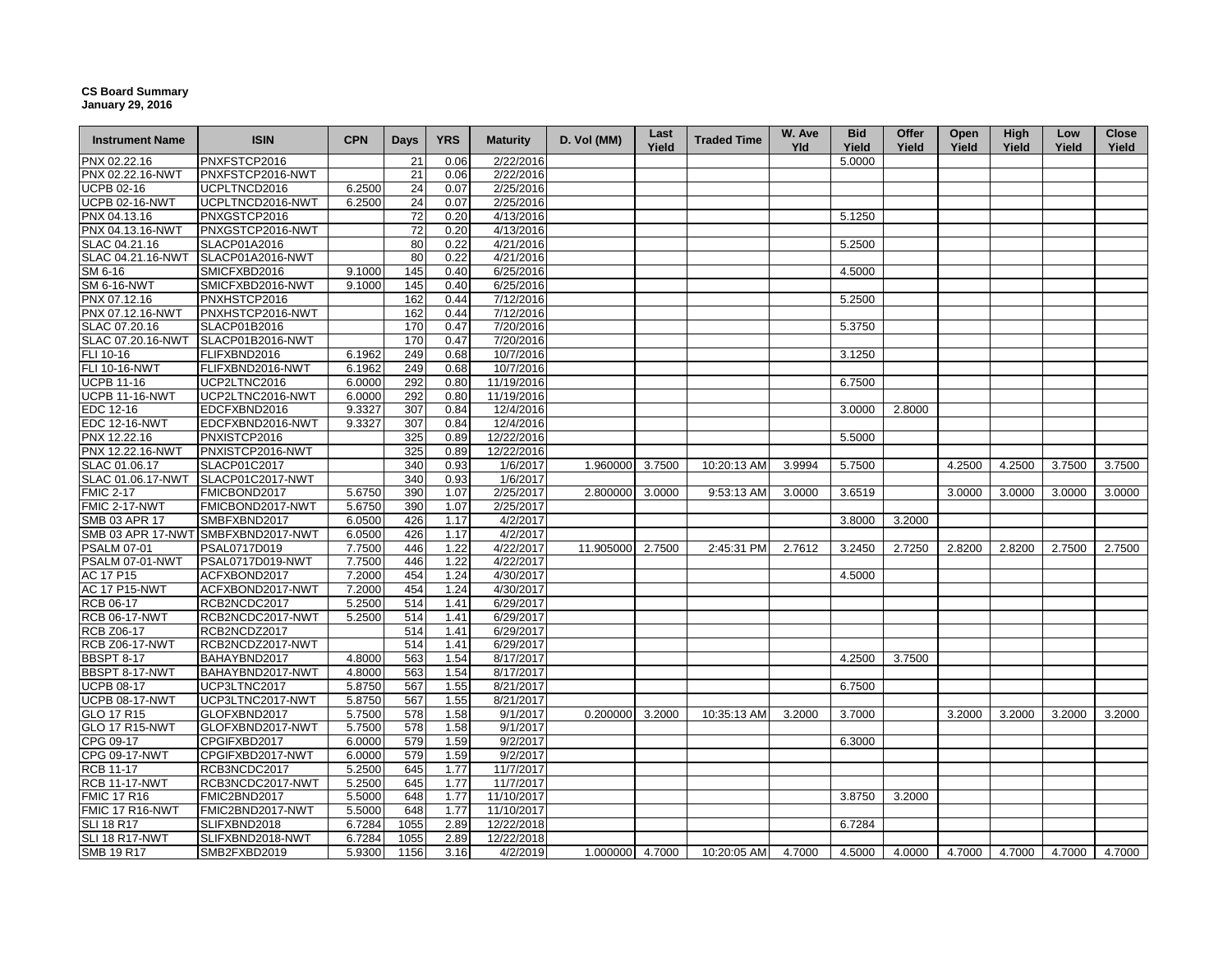| <b>Instrument Name</b> | <b>ISIN</b>      | <b>CPN</b> | Days | <b>YRS</b> | <b>Maturity</b> | D. Vol (MM) | Last<br>Yield | <b>Traded Time</b> | W. Ave<br>Yld | <b>Bid</b><br>Yield | Offer<br>Yield | Open<br>Yield | High<br>Yield | Low<br>Yield | <b>Close</b><br>Yield |
|------------------------|------------------|------------|------|------------|-----------------|-------------|---------------|--------------------|---------------|---------------------|----------------|---------------|---------------|--------------|-----------------------|
| <b>SMB 19 R17-NWT</b>  | SMB2FXBD2019-NWT | 5.9300     | 1156 | 3.16       | 4/2/2019        |             |               |                    |               |                     |                |               |               |              |                       |
| SMB 04-19              | SMBFXBND2019     | 10.5000    | 1157 | 3.17       | 4/3/2019        |             |               |                    |               | 6.2500              | 4.0000         |               |               |              |                       |
| <b>SMB 04-19-NWT</b>   | SMBFXBND2019-NWT | 10.5000    | 1157 | 3.17       | 4/3/2019        |             |               |                    |               |                     |                |               |               |              |                       |
| ALI 19 R17             | ALIFXBND2019     | 5.6250     | 1181 | 3.23       | 4/27/2019       |             |               |                    |               | 4.2500              | 4.0000         |               |               |              |                       |
| ALI 19 R17-NWT         | ALIFXBND2019-NWT | 5.6250     | 1181 | 3.23       | 4/27/2019       |             |               |                    |               |                     |                |               |               |              |                       |
| GLO 19 R17             | GLOFXBND2019     | 6.0000     | 1216 | 3.33       | 6/1/2019        | 3.000000    | 4.2500        | 3:57:43 PM         | 4.2500        | 4.2500              |                | 4.2500        | 4.2500        | 4.2500       | 4.2500                |
| <b>GLO 19 R17-NWT</b>  | GLOFXBND2019-NWT | 6.0000     | 1216 | 3.33       | 6/1/2019        |             |               |                    |               |                     |                |               |               |              |                       |
| FLI 19 R17             | FLIFXBND2019     | 6.2731     | 1223 | 3.35       | 6/8/2019        | 4.500000    | 3.9000        | 10:30:55 AM        | 3.9044        | 4.5000              |                | 4.0000        | 4.0000        | 3.9000       | 3.9000                |
| <b>FLI 19 R17-NWT</b>  | FLIFXBND2019-NWT | 6.2731     | 1223 | 3.35       | 6/8/2019        |             |               |                    |               |                     |                |               |               |              |                       |
| SM 19 R17              | SMICFXBD2019     | 6.0000     | 1261 | 3.45       | 7/16/2019       |             |               |                    |               | 4.5000              | 4.0000         |               |               |              |                       |
| <b>SM 19 R17-NWT</b>   | SMICFXBD2019-NWT | 6.0000     | 1261 | 3.45       | 7/16/2019       |             |               |                    |               |                     |                |               |               |              |                       |
| <b>FMIC 19 R17</b>     | FMICBOND2019     | 5.7500     | 1286 | 3.52       | 8/10/2019       | 4.500000    | 4.0500        | 2:45:06 PM         | 4.0500        | 6.2500              |                | 4.0500        | 4.0500        | 4.0500       | 4.0500                |
| FMIC 19 R17-NWT        | FMICBOND2019-NWT | 5.7500     | 1286 | 3.52       | 8/10/2019       |             |               |                    |               |                     |                |               |               |              |                       |
| JGS 08-19              | JGSFXBND2019     | 5.2317     | 1303 | 3.57       | 8/27/2019       | 3.890000    | 4.0000        | 10:30:44 AM        | 4.0000        | 4.3000              |                | 4.0000        | 4.0000        | 4.0000       | 4.0000                |
| JGS 08-19-NWT          | JGSFXBND2019-NWT | 5.2317     | 1303 | 3.57       | 8/27/2019       |             |               |                    |               |                     |                |               |               |              |                       |
| <b>GTCAP 11-19</b>     | GTCFXBND2019     | 4.7106     | 1375 | 3.76       | 11/7/2019       |             |               |                    |               | 4.4500              |                |               |               |              |                       |
| GTCAP 11-19-NWT        | GTCFXBND2019-NWT | 4.7106     | 1375 | 3.76       | 11/7/2019       |             |               |                    |               |                     |                |               |               |              |                       |
| <b>VLL 19 R17</b>      | VLLFXBND2019     | 5.6542     | 1377 | 3.77       | 11/9/2019       | 0.400000    | 5.3750        | 11:15:26 AM        | 5.3750        | 5.9000              | 5.3500         | 5.3750        | 5.3750        | 5.3750       | 5.3750                |
| <b>VLL 19 R17-NWT</b>  | VLLFXBND2019-NWT | 5.6542     | 1377 | 3.77       | 11/9/2019       |             |               |                    |               |                     |                |               |               |              |                       |
| AC 19 R16              | ACFXBOND2019     | 5.4500     | 1391 | 3.81       | 11/23/2019      | 0.200000    | 4.0000        | 10:34:19 AM        | 4.0000        | 4.2500              |                | 4.0000        | 4.0000        | 4.0000       | 4.0000                |
| <b>AC 19 R16-NWT</b>   | ACFXBOND2019-NWT | 5.4500     | 1391 | 3.81       | 11/23/2019      |             |               |                    |               |                     |                |               |               |              |                       |
| <b>GTCAP 20 R17</b>    | GTCFXBND2020     | 4.8371     | 1487 | 4.07       | 2/27/2020       |             |               |                    |               | 5.1000              | 4.0000         |               |               |              |                       |
| GTCAP 20 R17-NWT       | GTCFXBND2020-NWT | 4.8371     | 1487 | 4.07       | 2/27/2020       |             |               |                    |               |                     |                |               |               |              |                       |
| SMPH 03-20             | SMPHFXBD2020     | 5.1000     | 1490 | 4.08       | 3/1/2020        | 5.000000    | 4.0500        | 11:05:48 AM        | 4.0500        | 4.6000              |                | 4.0500        | 4.0500        | 4.0500       | 4.0500                |
| <b>SMPH 03-20-NWT</b>  | SMPHFXBD2020-NWT | 5.1000     | 1490 | 4.08       | 3/1/2020        |             |               |                    |               |                     |                |               |               |              |                       |
| CPG 20 R18             | CPGIFXBD2020     | 6.6878     | 1491 | 4.08       | 3/2/2020        | 3.000000    | 5.3000        | 11:30:02 AM        | 5.3000        | 6.7500              | 5.3000         | 5.3000        | 5.3000        | 5.3000       | 5.3000                |
| <b>CPG 20 R18-NWT</b>  | CPGIFXBD2020-NWT | 6.6878     | 1491 | 4.08       | 3/2/2020        |             |               |                    |               |                     |                |               |               |              |                       |
| MBT 04-20              | MBTLTNCD2020     | 4.0000     | 1544 | 4.23       | 4/24/2020       |             |               |                    |               |                     |                |               |               |              |                       |
| EDC 20 R18             | EDCFXBND2020     | 4.1583     | 1553 | 4.25       | 5/3/2020        | 1.000000    | 4.0500        | 2:44:01 PM         | 4.0500        | 4.7000              | 4.0000         | 4.0500        | 4.0500        | 4.0500       | 4.0500                |
| EDC 20 R18-NWT         | EDCFXBND2020-NWT | 4.1583     | 1553 | 4.25       | 5/3/2020        |             |               |                    |               |                     |                |               |               |              |                       |
| PNB 06-20              | PNBLTNCD2020     | 4.1250     | 1593 | 4.36       | 6/12/2020       |             |               |                    |               |                     |                |               |               |              |                       |
| <b>RCB 06-20</b>       | RCBLTNCD2020     | 4.1250     | 1600 | 4.38       | 6/19/2020       |             |               |                    |               |                     |                |               |               |              |                       |
| GLO 20 R18             | GLOFXBND2020     | 4.8875     | 1628 | 4.46       | 7/17/2020       | 6.700000    | 4.0000        | 11:56:52 AM        | 4.0030        | 4.4000              |                | 4.1000        | 4.1000        | 4.0000       | 4.0000                |
| <b>GLO 20 R18-NWT</b>  | GLOFXBND2020-NWT | 4.8875     | 1628 | 4.46       | 7/17/2020       |             |               |                    |               |                     |                |               |               |              |                       |
| <b>SLTC 20 R18</b>     | SLTCFXBD2020     | 4.9925     | 1664 | 4.56       | 8/22/2020       |             |               |                    |               | 5.7500              |                |               |               |              |                       |
| SLTC 20 R18-NWT        | SLTCFXBD2020-NWT | 4.9925     | 1664 | 4.56       | 8/22/2020       |             |               |                    |               |                     |                |               |               |              |                       |
| <b>BDO 10-20</b>       | BDO2LTNC2020     | 3.7500     | 1709 | 4.68       | 10/6/2020       |             |               |                    |               |                     |                |               |               |              |                       |
| ALI 20 R19             | ALIFXBND2020     | 4.6250     | 1713 | 4.69       | 10/10/2020      | 0.200000    | 4.1000        | 10:33:17 AM        | 4.1000        | 4.4000              |                | 4.1000        | 4.1000        | 4.1000       | 4.1000                |
| <b>ALI 20 R19-NWT</b>  | ALIFXBND2020-NWT | 4.6250     | 1713 | 4.69       | 10/10/2020      |             |               |                    |               |                     |                |               |               |              |                       |
| <b>HOUSE 10-20</b>     | HOUSEFBD2020     | 6.2080     | 1719 | 4.71       | 10/16/2020      | 1.000000    | 5.5000        | 11:00:40 AM        | 5.5000        | 6.3500              | 5.5000         | 5.5000        | 5.5000        | 5.5000       | 5.5000                |
| <b>HOUSE 10-20-NWT</b> | HOUSEFBD2020-NWT | 6.2080     | 1719 | 4.71       | 10/16/2020      |             |               |                    |               |                     |                |               |               |              |                       |
| AEV 11-20              | AEV2FXBD2020     | 4.4722     | 1740 | 4.76       | 11/6/2020       | 0.200000    | 4.1000        | 10:33:28 AM        | 4.1000        | 4.2500              |                | 4.1000        | 4.1000        | 4.1000       | 4.1000                |
| <b>AEV 11-20-NWT</b>   | AEV2FXBD2020-NWT | 4.4722     | 1740 | 4.76       | 11/6/2020       |             |               |                    |               |                     |                |               |               |              |                       |
| FLI 20 R19             | FLIFXBND2020     | 4.8562     | 1742 | 4.77       | 11/8/2020       |             |               |                    |               | 4.7000              | 4.1000         |               |               |              |                       |
| FLI 20 R19-NWT         | FLIFXBND2020-NWT | 4.8562     | 1742 | 4.77       | 11/8/2020       |             |               |                    |               |                     |                |               |               |              |                       |
| AEV 20 R19             | AEVFXBND2020     | 4.4125     | 1755 | 4.80       | 11/21/2020      | 1.000000    | 4.0500        | 3:32:44 PM         | 4.0500        | 4.2500              |                | 4.0500        | 4.0500        | 4.0500       | 4.0500                |
| <b>AEV 20 R19-NWT</b>  | AEVFXBND2020-NWT | 4.4125     | 1755 | 4.80       | 11/21/2020      |             |               |                    |               |                     |                |               |               |              |                       |
| <b>MER 20 P19</b>      | MERFXBND2020     | 4.3750     | 1776 | 4.86       | 12/12/2020      | 0.200000    | 4.1000        | 10:33:46 AM        | 4.1000        | 4.5000              |                | 4.1000        | 4.1000        | 4.1000       | 4.1000                |
| <b>MER 20 P19-NWT</b>  | MERFXBND2020-NWT | 4.3750     | 1776 | 4.86       | 12/12/2020      |             |               |                    |               |                     |                |               |               |              |                       |
| TEL 21 R19             | TELFXBND2021     | 5.2250     | 1832 | 5.02       | 2/6/2021        | 2.500000    | 4.7000        | 3:59:17 PM         | 4.7000        | 4.7000              |                | 4.7000        | 4.7000        | 4.7000       | 4.7000                |
| <b>TEL 21 R19-NWT</b>  | TELFXBND2021-NWT | 5.2250     | 1832 | 5.02       | 2/6/2021        |             |               |                    |               |                     |                |               |               |              |                       |
| ABS 21 R19             | ABSFXBND2021     | 5.3350     | 1836 | 5.03       | 2/10/2021       |             |               |                    |               | 5.2000              | 4.4000         |               |               |              |                       |
| <b>ABS 21 R19-NWT</b>  | ABSFXBND2021-NWT | 5.3350     | 1836 | 5.03       | 2/10/2021       |             |               |                    |               |                     |                |               |               |              |                       |
| ROCK 21 R19            | ROCKFXBD2021     | 5.0932     | 1841 | 5.04       | 2/15/2021       |             |               |                    |               | 5.2000              | 4.5000         |               |               |              |                       |
|                        |                  |            |      |            |                 |             |               |                    |               |                     |                |               |               |              |                       |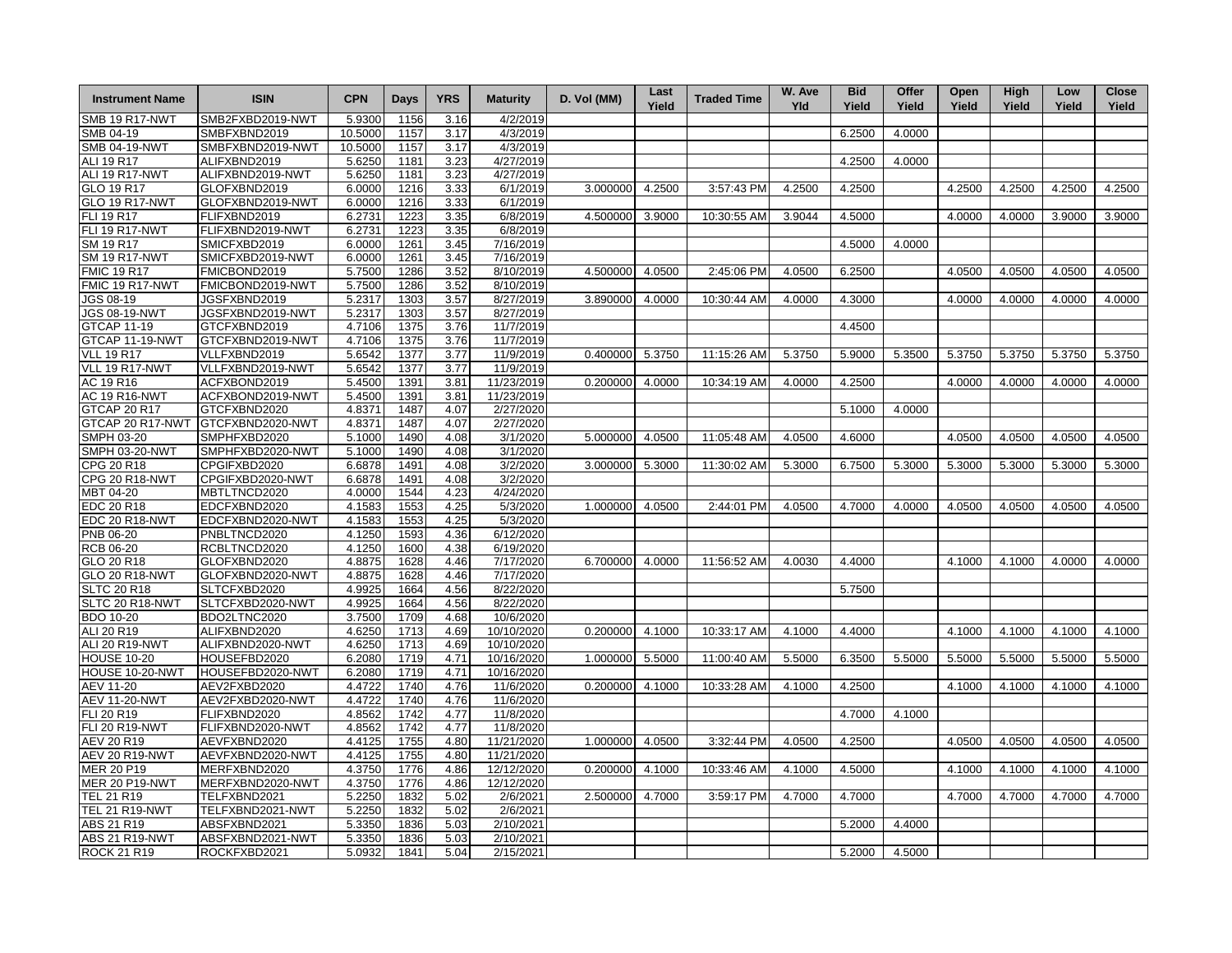| <b>Instrument Name</b> | <b>ISIN</b>      | <b>CPN</b>          | <b>Days</b> | <b>YRS</b> | <b>Maturity</b> | D. Vol (MM)      | Last<br>Yield | <b>Traded Time</b> | W. Ave<br>Yld | <b>Bid</b><br>Yield | Offer<br>Yield | Open<br>Yield | High<br>Yield | Low<br>Yield | <b>Close</b><br>Yield |
|------------------------|------------------|---------------------|-------------|------------|-----------------|------------------|---------------|--------------------|---------------|---------------------|----------------|---------------|---------------|--------------|-----------------------|
| ROCK 21 R19-NWT        | ROCKFXBD2021-NWT | 5.0932              | 1841        | 5.04       | 2/15/2021       |                  |               |                    |               |                     |                |               |               |              |                       |
| SMPH 02-21             | SMPH2FBD2021     | 4.5095              | 1851        | 5.07       | 2/25/2021       | 69.400000        | 4.4250        | 3:49:42 PM         | 4.4486        | 4.5095              | 4.3000         | 4.4850        | 4.4850        | 4.4000       | 4.4250                |
| <b>SMPH 02-21-NWT</b>  | SMPH2FBD2021-NWT | 4.5095              | 1851        | 5.07       | 2/25/2021       |                  |               |                    |               |                     |                |               |               |              |                       |
| JGS 21 R19             | JGSFXBND2021     | 5.2442              | 1853        | 5.07       | 2/27/2021       |                  |               |                    |               | 4.6250              |                |               |               |              |                       |
| <b>JGS 21 R19-NWT</b>  | JGSFXBND2021-NWT | 5.2442              | 1853        | 5.07       | 2/27/2021       |                  |               |                    |               |                     |                |               |               |              |                       |
| <b>SLI 21 R18</b>      | SLIFXBND2021     | 6.7150              | 1876        | 5.14       | 3/22/2021       |                  |               |                    |               | 6.7150              |                |               |               |              |                       |
| <b>SLI 21 R18-NWT</b>  | SLIFXBND2021-NWT | 6.7150              | 1876        | 5.14       | 3/22/2021       |                  |               |                    |               |                     |                |               |               |              |                       |
| <b>MNTC 21 R19</b>     | MNTCFXBD2021     | 5.0700              | 1885        | 5.16       | 3/31/2021       | 10.000000 4.5000 |               | 10:32:03 AM        | 4.5000        | 4.6000              |                | 4.5000        | 4.5000        | 4.5000       | 4.5000                |
| MNTC 21 R19-NWT        | MNTCFXBD2021-NWT | 5.0700              | 1885        | 5.16       | 3/31/2021       |                  |               |                    |               |                     |                |               |               |              |                       |
| SMB 21 R19             | SMBFXBND2021     | 5.5000              | 1887        | 5.17       | 4/2/2021        |                  |               |                    |               | 4.9000              | 4.4000         |               |               |              |                       |
| <b>SMB 21 R19-NWT</b>  | SMBFXBND2021-NWT | 5.5000              | 1887        | 5.17       | 4/2/2021        |                  |               |                    |               |                     |                |               |               |              |                       |
| BP 04-21               | LBPLTNCD2021     | 3.7500              | 1894        | 5.19       | 4/9/2021        |                  |               |                    |               |                     |                |               |               |              |                       |
| VLL 21 R19             | VLLFXBND2021     | 5.9437              | 1924        | 5.27       | 5/9/2021        |                  |               |                    |               | 6.2500              |                |               |               |              |                       |
| VLL 21 R19-NWT         | VLLFXBND2021-NWT | 5.9437              | 1924        | 5.27       | 5/9/2021        |                  |               |                    |               |                     |                |               |               |              |                       |
| AC 05-21               | ACFXBOND2021     | 6.8000              | 1927        | 5.28       | 5/12/2021       | 2.000000 4.4000  |               | 11:38:50 AM        | 4.4000        | 4.3000              | 4.0000         | 4.4000        | 4.4000        | 4.4000       | 4.4000                |
| AC 05-21-NWT           | ACFXBOND2021-NWT | 6.8000              | 1927        | 5.28       | 5/12/2021       |                  |               |                    |               |                     |                |               |               |              |                       |
| SM 21 R19              | SMICFXBD2021     | 5.2958              | 1934        | 5.30       | 5/19/2021       |                  |               |                    |               | 4.6000              |                |               |               |              |                       |
| <b>SM 21 R19-NWT</b>   | SMICFXBD2021-NWT | 5.2958              | 1934        | 5.30       | 5/19/2021       |                  |               |                    |               |                     |                |               |               |              |                       |
| CHI 21 R19             | CHIFXBND2021     | 5.3200              | 1952        | 5.34       | 6/6/2021        |                  |               |                    |               | 6.0000              |                |               |               |              |                       |
| <b>CHI 21 R19-NWT</b>  |                  | 5.3200              | 1952        | 5.34       | 6/6/2021        |                  |               |                    |               |                     |                |               |               |              |                       |
|                        | CHIFXBND2021-NWT |                     |             |            |                 |                  |               |                    |               | 4.6500              |                |               |               |              |                       |
| GTCAP 21 R19           | GTCFXBND2021     | 5.1965              | 2014        | 5.51       | 8/7/2021        |                  |               |                    |               |                     |                |               |               |              |                       |
| GTCAP 21 R19-NWT       | GTCFXBND2021-NWT | 5.1965              | 2014        | 5.51       | 8/7/2021        |                  |               |                    |               |                     |                |               |               |              |                       |
| <b>SMPH 21 R19</b>     | SMPHFXBD2021     | 5.2006              | 2039        | 5.58       | 9/1/2021        |                  |               |                    |               | 4.7500              |                |               |               |              |                       |
| SMPH 21 R19-NWT        | SMPHFXBD2021-NWT | 5.2006              | 2039        | 5.58       | 9/1/2021        |                  |               |                    |               |                     |                |               |               |              |                       |
| CPG 21 R20             | CPGIFXBD2021     | $6.\overline{9758}$ | 2040        | 5.59       | 9/2/2021        |                  |               |                    |               | 7.0000              |                |               |               |              |                       |
| <b>CPG 21 R20-NWT</b>  | CPGIFXBD2021-NWT | 6.9758              | 2040        | 5.59       | 9/2/2021        |                  |               |                    |               |                     |                |               |               |              |                       |
| AP 21 R19              | APCFXBND2021     | 5.2050              | 2048        | 5.61       | 9/10/2021       |                  |               |                    |               | 4.6500              |                |               |               |              |                       |
| AP 21 R19-NWT          | APCFXBND2021-NWT | 5.2050              | 2048        | 5.61       | 9/10/2021       |                  |               |                    |               |                     |                |               |               |              |                       |
| MBT 11-21              | MBTLTNCD2021     | 4.2500              | 2120        | 5.80       | 11/21/2021      |                  |               |                    |               |                     |                |               |               |              |                       |
| FLI 21 R20             | FLIFXBND2021     | 5.4000              | 2133        | 5.84       | 12/4/2021       | 5.000000 4.6500  |               | 3:57:11 PM         | 4.6500        | 4.9000              | 4.4000         | 4.6500        | 4.6500        | 4.6500       | 4.6500                |
| <b>FLI 21 R20-NWT</b>  | FLIFXBND2021-NWT | 5.4000              | 2133        | 5.84       | 12/4/2021       |                  |               |                    |               |                     |                |               |               |              |                       |
| RLC 02-22              | RLCFXBND2022     | 4.8000              | 2214        | 6.06       | 2/23/2022       |                  |               |                    |               | 4.9500              | 4.4000         |               |               |              |                       |
| <b>RLC 02-22-NWT</b>   | RLCFXBND2022-NWT | 4.8000              | 2214        | 6.06       | 2/23/2022       |                  |               |                    |               |                     |                |               |               |              |                       |
| SMB 22 R19             | SMBFXBND2022     | 6.6000              | 2252        | 6.17       | 4/2/2022        |                  |               |                    |               | 5.0000              | 4.7000         |               |               |              |                       |
| <b>SMB 22 R19-NWT</b>  | SMBFXBND2022-NWT | 6.6000              | 2252        | 6.17       | 4/2/2022        |                  |               |                    |               |                     |                |               |               |              |                       |
| ALI 22 R19             | ALIFXBND2022     | 6.0000              | 2277        | 6.23       | 4/27/2022       | 0.200000 4.2000  |               | 10:32:40 AM        | 4.2000        | 4.6000              |                | 4.2000        | 4.2000        | 4.2000       | 4.2000                |
| <b>ALI 22 R19-NWT</b>  | ALIFXBND2022-NWT | 6.0000              | 2277        | 6.23       | 4/27/2022       |                  |               |                    |               |                     |                |               |               |              |                       |
| ALI 22 4.5             | ALI2FXBD2022     | 4.5000              | 2279        | 6.24       | 4/29/2022       | 20.200000 4.1500 |               | 2:42:44 PM         | 4.1505        | 4.5000              |                | 4.2000        | 4.2000        | 4.1500       | 4.1500                |
| ALI 22 4.5-NWT         | ALI2FXBD2022-NWT | 4.5000              | 2279        | 6.24       | 4/29/2022       |                  |               |                    |               |                     |                |               |               |              |                       |
| <b>SLTC 22 R20</b>     | SLTCFXBD2022     | 5.5796              | 2302        | 6.30       | 5/22/2022       |                  |               |                    |               | 6.0000              | 4.5000         |               |               |              |                       |
| SLTC 22 R20-NWT        | SLTCFXBD2022-NWT | 5.5796              | 2302        | 6.30       | 5/22/2022       |                  |               |                    |               |                     |                |               |               |              |                       |
| <b>HOUSE 22 R20</b>    | HOUSEFBD2022     | 6.1310              | 2357        | 6.45       | 7/16/2022       |                  |               |                    |               | 6.8750              |                |               |               |              |                       |
| HOUSE 22 R20-NWT       | HOUSEFBD2022-NWT | 6.1310              | 2357        | 6.45       | 7/16/2022       |                  |               |                    |               |                     |                |               |               |              |                       |
| SM 22 R19              | SMICFXBD2022     | 6.9442              | 2357        | 6.45       | 7/16/2022       |                  |               |                    |               | 5.0000              | 4.5000         |               |               |              |                       |
| <b>SM 22 R19-NWT</b>   | SMICFXBD2022-NWT | 6.9442              | 2357        | 6.45       | 7/16/2022       |                  |               |                    |               |                     |                |               |               |              |                       |
| AEV 22 R20             | AEVFXBND2022     | 5.0056              | 2378        | 6.51       | 8/6/2022        |                  |               |                    |               | 4.6500              |                |               |               |              |                       |
| <b>AEV 22 R20-NWT</b>  | AEVFXBND2022-NWT | 5.0056              | 2378        | 6.51       | 8/6/2022        |                  |               |                    |               |                     |                |               |               |              |                       |
| FLI 22 R20             | FLIFXBND2022     | 5.3567              | 2392        | 6.55       | 8/20/2022       |                  |               |                    |               | 5.0000              | 4.4500         |               |               |              |                       |
| <b>FLI 22 R20-NWT</b>  | FLIFXBND2022-NWT | 5.3567              | 2392        | 6.55       | 8/20/2022       |                  |               |                    |               |                     |                |               |               |              |                       |
| GTCAP 23 R20           | GTCFXBND2023     | 5.0937              | 2583        | 7.07       | 2/27/2023       |                  |               |                    |               | 6.5000              |                |               |               |              |                       |
| GTCAP 23 R20-NWT       | GTCFXBND2023-NWT | 5.0937              | 2583        | 7.07       | 2/27/2023       |                  |               |                    |               |                     |                |               |               |              |                       |
| EDC 23 R19             | EDCFXBND2023     | 4.7312              | 2648        | 7.25       | 5/3/2023        |                  |               |                    |               | 6.7500              |                |               |               |              |                       |
| <b>EDC 23 R19-NWT</b>  | EDCFXBND2023-NWT | 4.7312              | 2648        | 7.25       | 5/3/2023        |                  |               |                    |               |                     |                |               |               |              |                       |
| GLO 23 R20             | GLOFXBND2023     | 5.2792              | 2723        | 7.46       | 7/17/2023       |                  |               |                    |               | 5.7500              |                |               |               |              |                       |